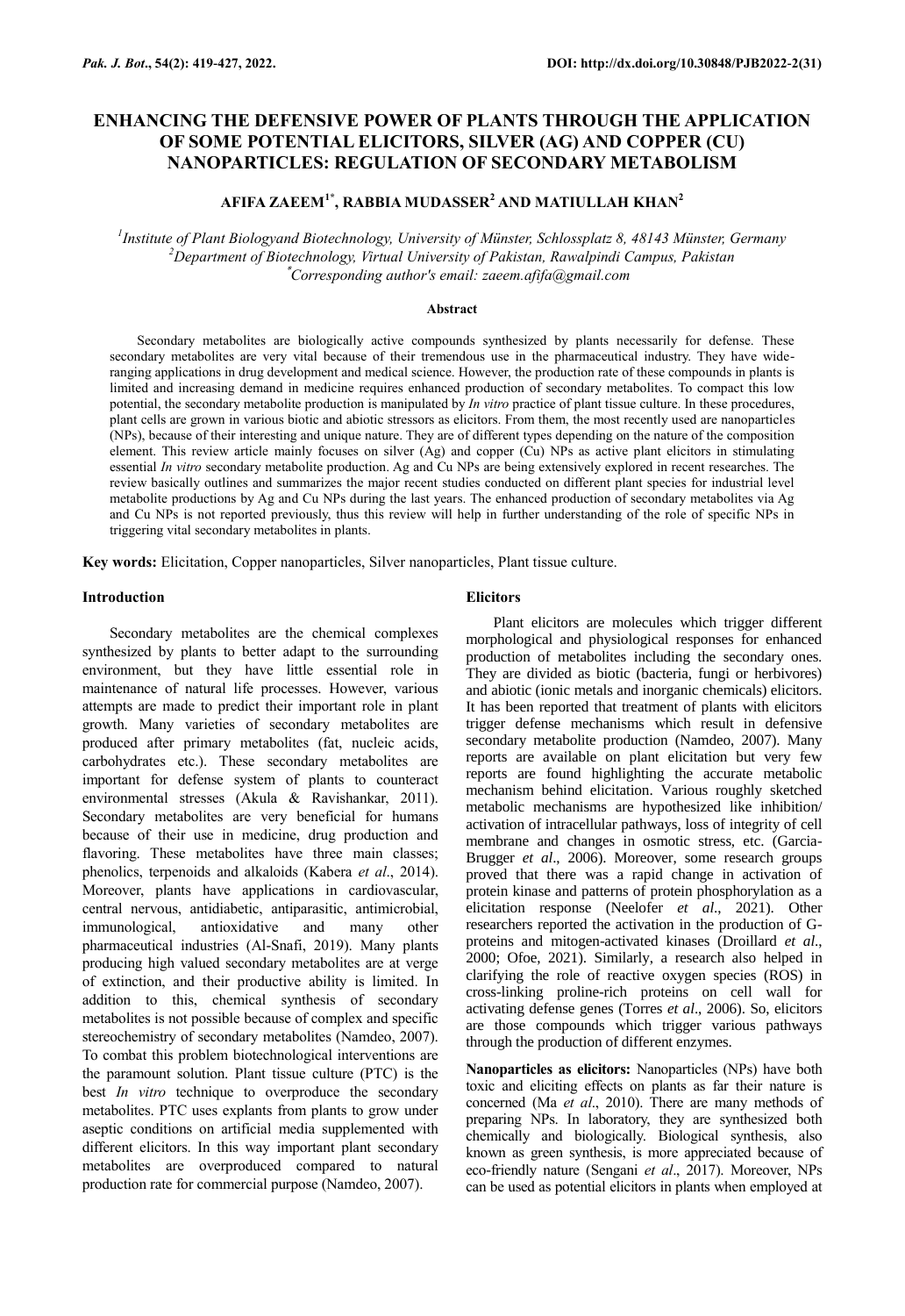specific optimized concentrations (Javed *et al*., 2018; Zahir *et al*., 2019). The eliciting effect of NPs on plants is because of their unique physiochemical nature which directs the metabolic pathways to operate in a more conductive way (Abbasi *et al*., 2019; Fazal *et al*., 2016). The elicitation effect on plants varies as it is dependent on the NP's concentration and the type of plant species (Khan *et al*., 2016; Nadeem *et al*., 2018; Thuesombat *et al*., 2014). Generally, the presence of NPs in growth medium creates oxidative stress by producing reactive oxidation species (ROS) as shown in (Fig. 1) (Wilson *et al*., 2002). Because of the nanometer size of NPs, they are easily able to pass through cell wall and plasma membrane to target different metabolic processes at higher rates (Nair *et al*., 2010).

ROS are normally synthesized in plants as a result of one-electron reductions of molecular oxygen. Mainly,  $H<sub>2</sub>O<sub>2</sub>$  is produced which is mainly involved in

developmental processes such as the formation of lignins. Extensive production of ROS is observed in wounded cells accompanied with oxidative burst (Olson & Varner, 1993). Regulation of the ROS signals and multiple redox, require a high-grade coordination between signaling and metabolic pathways in various cellular compartments of plant cells (Suzuki *et al*., 2012).

Plant cells are able to neutralize the ROS-induced stress by actively producing some special compounds like superoxide dismutase, peroxidase, phenolics, flavonoids etc. (Fig. 2) (Valko *et al*., 2007). These metabolites are commercially very important and applicable in the pharmaceutical industry in curing different types of diseases (Rasool *et al*., 2009). In this review, the role of silver (Ag) and copper (Cu) NPs is discussed in plant secondary metabolite elicitation because of their emerging applications in industry.



Fig. 1. Uptake of nanoparticles inside cell results in oxidative burst which stimulate cascade of various changes.



Fig. 2. A schematic diagram representing the relation between nanoparticles (NPs) and secondary metabolite production.

**Silver nanoparticles and elicitation:** Ag NPs are among the most commonly used NPs in industry. On worldwide basis almost 320 tons of Ag NPs are produced in one year (Nowack *et al*., 2011). Ag NPs can have eliciting effects on plants as far secondary metabolite production is under consideration (Rezvani *et al*., 2012). In the last few years, Ag NPs have been used to increase the growth of plants, activate production of reactive oxygen species (ROS), enhance rooting, and increase accumulation of proteins of cell cycle, carbohydrate digestion and chloroplast production. In the process of cell cycle, the proteins called cyclins are central controllers that activate the action of cyclin dependent protein kinases (Kitsios & Doonan, 2011). In addition to this it has been reported *Arabidopsis* in that the production of ROS is linked with cell cycle genes of meristematic cells of roots (Tsukagoshi, 2012). Conclusively, it is said that the root growth proliferation may be linked with ROS formation resulting in the excessive elongation of roots (Syu *et al*., 2014). Moreover, silver nanoparticles induce jacalin related lectin expression which is involved in the release of nitrile. This nitrile is a future precursor in the synthetic pathway of auxin production (Vannini *et al*., 2013). Due to this, Ag NPs are known for interfering with different signaling pathways which ultimately enhance the release of medically vital secondary metabolites as represented in (Table 1).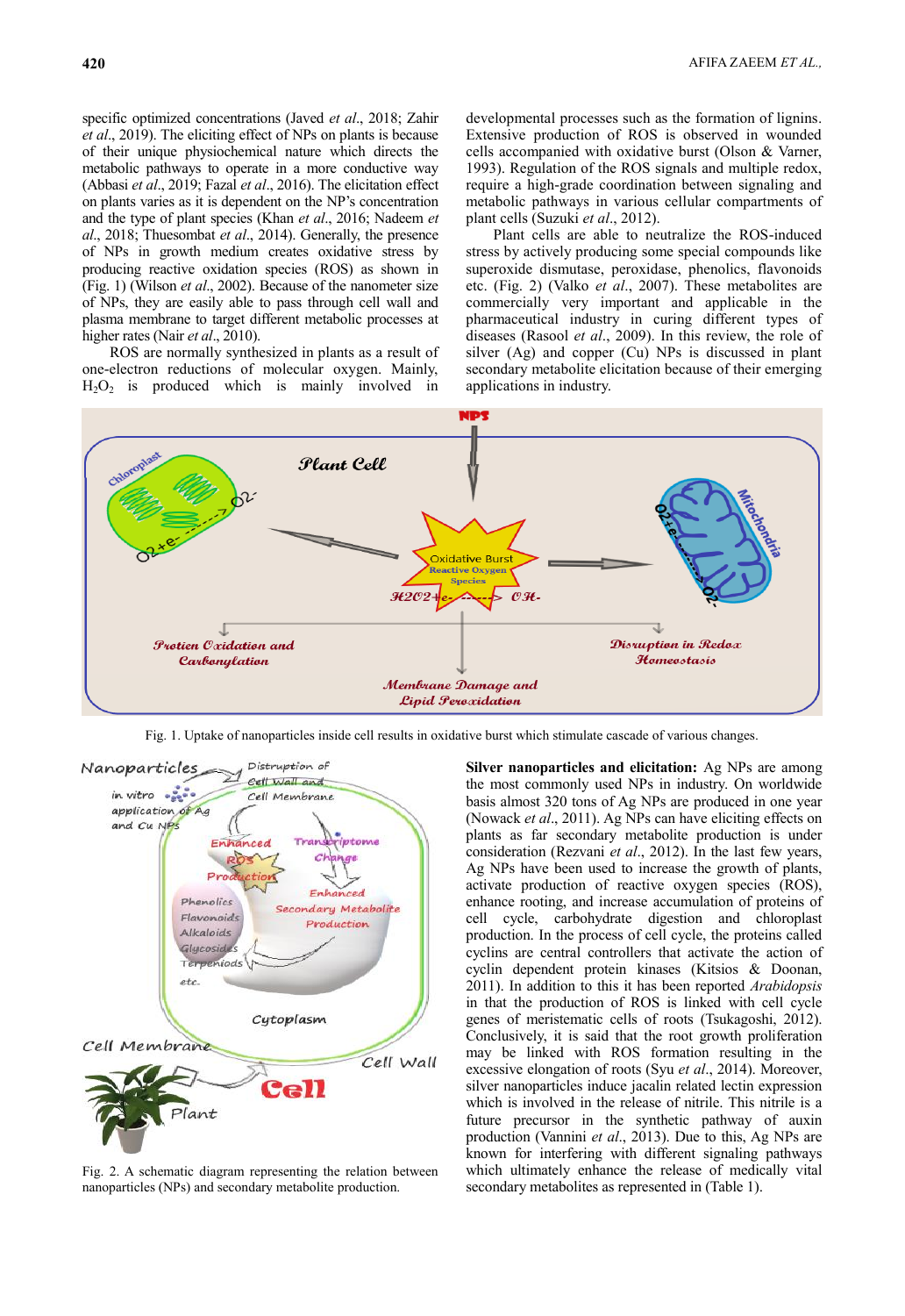|                  |                               | Table I. Elicitation of Silver (Ag) Nanoparticles (NPs) on the production of Secondary Metabolites in Plant Tissue Culture (PTC). |                          |                              |
|------------------|-------------------------------|-----------------------------------------------------------------------------------------------------------------------------------|--------------------------|------------------------------|
|                  | S. No. Plant species          | Elicited Secondary Metabolites                                                                                                    | Type of cultures         | Reference (s)                |
|                  | Datura metel                  | Atropine                                                                                                                          | Hairy root cultures      | (Shakeran et al., 2015)      |
|                  | Prunella vulgaris             | Phenolics, flavonoids                                                                                                             | Callus cultures          | $($ Fazal et al., 2016)      |
| $\dot{\rm e}$    | Capsicum frutescens           | Capsaicin                                                                                                                         | Cell suspension          | (Bhat et al., 2016)          |
| 4                | Artemisia annua               | Artemisinin                                                                                                                       | Hairy root cultures      | (Zhang et al., 2013)         |
| n                | Corylus avellana              | $\rm {T} \rm {axol}$                                                                                                              | Cell suspension culture  | (Jamshidi et al., 2016)      |
| Ö                | Arabidopsis                   | Anthocyanins                                                                                                                      | Seedling cultures        | (Syu et al., 2014)           |
|                  | Vanilla planifolia            | Phenolics                                                                                                                         | Regenerated shoots       | (Spinoso et al., 2017)       |
| ∞                | Aloe vera                     | Aloin                                                                                                                             | Cell suspension          | (Raei et al., 2014)          |
| Ö                | Coryllus avellana.            | Taxol, baccatin III                                                                                                               | Cell cultures            | (Jamshidi et al., 2017)      |
| $\Xi$            | Achillea millefolium          | Flavonoids, anthocyanins, alkaloids, essential oils                                                                               | Cell culture             | (Ghanati et al., 2014)       |
| ≓                | Momordica charantia           | Phenolics, flavonoids                                                                                                             | Cell suspension cultures | (Chung et al., 2018b)        |
| $\overline{c}$   | Cucumis anguria               | Phenolic compounds (flavanols, hydroxycinnamic, hydroxybenzoic acids)                                                             | Hairy root cultures      | (Chung et al., 2018a)        |
| $\Xi$            | Caralluma tuberculata         | Phenolics, flavonoids                                                                                                             | Callus cultures          | (Ali et al., 2019)           |
| 4.               | Linum usitatissimum           | Lignans, neolignans, phenolics, flavonoids                                                                                        | Cell suspension cultures | (Zahir et al., 2019)         |
| 15.              | Echinacea purpurea            | Cichoric acid                                                                                                                     | Cell suspension cultures | (Ramezannezhad et al., 2019) |
| <u>ة</u>         | Lavandula angustifolia        | Trichomes and essential oils                                                                                                      | Seedling cultures        | (Jadczak et al., 2019)       |
| 17.              | Trigonella foenum graecum     | Diosgenin                                                                                                                         | Seedling cultures        | (Jasim et al., $2017$ )      |
|                  |                               | Table 2. Elicitation of Copper (Cu) Nanoparticles (NPs) on the production of Secondary Metabolites in Plant Tissue Culture (PTC)  |                          |                              |
|                  | S. No. Plant species          | <b>Elicited Secondary Metabolites</b>                                                                                             | Type of cultures         | Reference (s)                |
|                  | Stevia rebaudiana             | Phenolics, flavonoids                                                                                                             | Callus cultures          | (Javed et al., $2018$ )      |
| Ń                | Brassica rapa spp. pekinensis | Phenolics, flavonoids glucosinolates                                                                                              | Hairy root cultures      | (Chung et al., 2018c)        |
| $\dot{\rm e}$    | Verbena bipinnatifida         | Phenolics                                                                                                                         | Cell suspension culture  | (Genady et al., 2016)        |
| 4.               | Glycyrrhiza glabra            | Glycyrrhizin, phenolics, anthocyanins                                                                                             | Seedling cultures        | (Oloumi et al., $2015$ )     |
| n                | Trigonella. foenum-graecum    | Phenolics, flavonoids                                                                                                             | Seed and callus cultures | (ul Ain et al., 2017)        |
| Ó                | Brassica rapa var. rapa       | Anthocyanin, proline, glucosinolates, phenolics, flavonoids                                                                       | Seedling culture         | (Chung et al., 2019a)        |
|                  | Gymnema sylvestre             | Gymnemic Acid, Phenolics,                                                                                                         | Cell suspension cultures | (Chung et $al., 2019b$ )     |
| ∞ं               | Stevia rebaudiana             | Phenolics, flavonoids                                                                                                             | Submerged root cultures  | (Ghazal et al., 2018)        |
| Ö                | Stevia rebaudiana             | phenolics, flavonoids, steviol                                                                                                    | Shoot cultures           | (Javed et al., $2017$ )      |
| $\Xi$            | Eruca sativa                  | Phenolics, flavonoids                                                                                                             | Shoot cultures           | (Zaka et al., 2016)          |
|                  | Bacopa monnieri               | Bacoside                                                                                                                          | Shoot culture            | (Sharma et al., 2015)        |
| $\overline{2}$ . | Digitalis lanata              | Cardiac glycoside, flavonoids                                                                                                     | Cell suspension cultures | (Bota & Deliu, 2011)         |

 $(\text{Hussain } et~al., 2017)$ 

Seedling culture

13. *Artemisia absinthium* Phenolics, flavonoids Seedling culture (Hussain *et al*., 2017)

Phenolics, flavonoids

Artemisia absinthium

 $13.$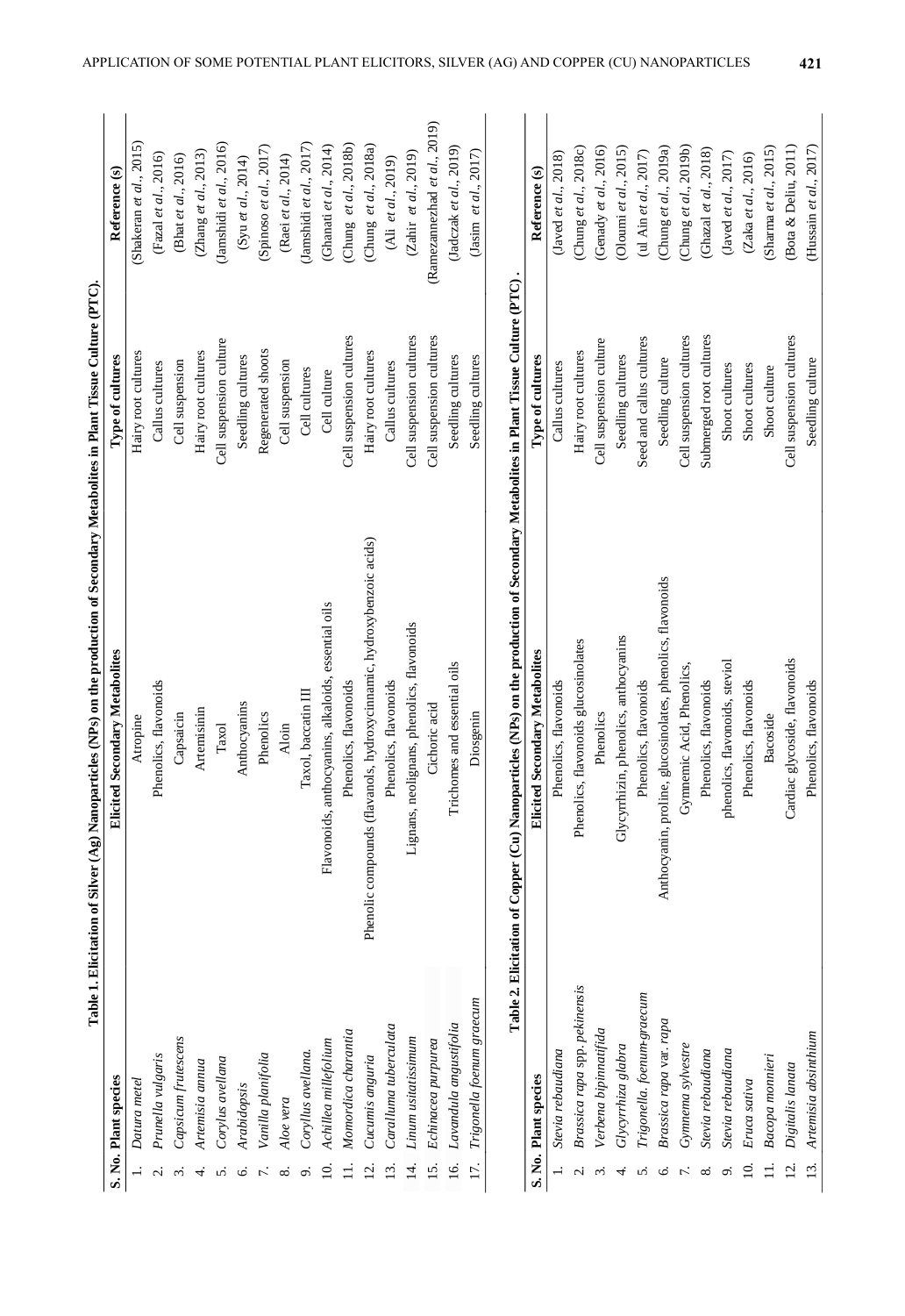## **Examples of Ag NPs as elicitors in Plant tissue culture**

- 1. *Vanilla palaniforia* an orchid is a native plant of Southern Mexico (Bory *et al*., 2008; Gallage & Møller, 2015). It is used as a potential source of energy. It has wide ranging uses in the pharmaceutics and food industry (Bory *et al*., 2008; Gallage & Møller, 2015). *Vanilla planiforia* has some drawbacks such as, it is over exploited because of its tremendous need, it has comparatively less seed viability and reduced germination rate (Rodolphe *et al*., 2011). To combat this issue, the scientists used the nanotechnology to accumulate elevated levels of proteins, nucleic acids, chlorophyll and various hormones. Experiments revealed that concentration of Ag NPs activated the defense mechanism of *V. planiforia*. A study of PTC concluded that the treatment with Ag NPs  $(200 \text{ mg } l^{\text{-}1})$  enhanced the level of phenolics (150 mg GAE/g DW) and lipid peroxidation (950 nmol g/DW) (Spinoso-Castillo *et al*., 2017).
- 2. *Aloe vera*, a medicinal plant of the family *Aloaceae* is found in Africa (Mirza *et al*., 2008). In *A. Vera*, a clear white gel is present which has significant biological properties such as, antibacterial, antifungal, cosmetic and therapeutic. This plant is more famous for inhibiting the AIDs virus (Ramachandra & Rao, 2008). The most important secondary metabolites, anthraquinone and aloin, are found in *A. vera* which makes them a potential plant of anticancer and anti-inflammatory properties (Ramachandra & Rao, 2008). A successful experiment was done on *A. vera*, where the aloin production was elicited by the use of different elicitors (nano Tio2, sucrose,  $NH<sub>4</sub>NO<sub>3</sub>$ ) including Ag NPs (0.625 mg/ml). This experiment proved that the *In vitro* cultures could be a best way to optimize aloin production (43.7%) to meet the industrial demands (Raei *et al*., 2014).
- 3. *Achillea millefolium* is another medicinal herbaceous plant of the *Asteraceae* family. It has more than 100 different compounds of antimicrobial and antifungal activity. This plant contains important secondary metabolites including sesquiterpenes, essential oils, phenolics, flavonoid compounds, apigenin, luteolin, camphor and coumarin (Benedek *et al*., 2007; Potrich *et al*., 2010). Because of the presence of these important complexes scientists decided to apply Ag NPs on *A. millefolium* to increase their normal production rate. It has been observed that methyl jasmonate (MeJA) and Ag NPs significantly increased the flavonoid content but decreased the anthocyanin content in the plant. One interesting result of elicitation of *A. millefolium* with Ag NPs (0.4, 0.8, and 1.2 mM) and MeJA (0, 50, and 100  $\mu$ M) was the induction of Allo-ocimene (>2.88%), a compound which was resistant to fungal attacks. Along this the different concentrations of Ag NPs

triggered terpenoid pathways of plants toward biosynthesis of certain anti-inflammatory compounds like trans-caryophyllene which can selectively bind to the cannabinoid receptor type-2 and increase cannabimimetic properties (Ghanati *et al*., 2014).

- 4. *Prunella vulgaris* is a non-aromatic herbaceous plant of the *Lamiaceae* family (Chen *et al*., 2013). This plant is well known for its innate wound healing abilities (Chen *et al*., 2013). It proved that *P. vulgaris* also have anti-cancerous, antiseptic, anti-rheumatic and anti-viral activities (Golembiovska & Tsurkan, 2013; Huang *et al*., 2013; Rasool *et al*., 2009). Because of the increasing therapeutic demand, the rapid and optimized growth of this plant is very necessary. For this purpose, the cell suspension and callus cultures are used as the most reliable method (Ali & Abbasi, 2013). A study of PTC concluded that the treatment with Ag NPs (30 μg  $l^{-1}$ ) and Au NPs (30 μg  $l^{-1}$ ) enhanced the production of phenolics (9.57 mg/g DW) and flavonoids (6.71 mg/g DW) (Fazal *et al*., 2016)*.*
- 5. *Cucumis anguria* is an important nutritious plant with various potential phytochemicals which have many medicinal applications in treating different diseases (Yoon *et al*., 2015). Previously, this plant was exploited using agrobacterium mediated gene transformation to induce hairy roots for higher production of bioactive compounds. The biomass, hydroxybenzoic acids, hydroxycinnamic, flavanols, phenolics (33.25 mg/g) and flavonoid were augmented compared to control when Ag NPs (1.0 mg/L) were used as abiotic elicitor. So, PTC could be a one good way to overexploit this plant for meeting the industrial needs. In this study, it could be predicted that Ag NPs are oxidized on roots as  $Ag<sup>+</sup>$  ions which enter directly into the root tissues to target the metabolic pathways for elicitation (Chung *et al*., 2018a).
- 6. *Momordica charantia* known as bitter gourd belongs to the family of *Cucurbitaceae* (Grover & Yadav, 2004). It has wide medicinal applications such as antiinflammatory, antidiabetic, antiseptic and insecticidal properties (Grover & Yadav, 2004). It is a vital source of proteins, minerals (such as; iron, calcium), carbohydrates, vitamin C and fibers. Various secondary metabolites such as phenolics, charantin, momordin, momorcharin, triterpenesvicine, oleanolic acids, saponin, triterpene glycosides and alkaloids are characteristic productions of this plant (Grover & Yadav, 2004). PTC techniques are employed to enhance the secondary metabolite productions of these important compounds. One study was done to see the impact of Ag NPs (5 mg/L) on *M. charantia.* This study elicited hydroxybenzoic (1713.40  $\mu$ g/g), flavonols (1822.37  $\mu$ g/g) and hydroxycinnamic acids (1080.10 µg/g) in suspension cultures of *M. charantia*  (Chung *et al*., 2018b).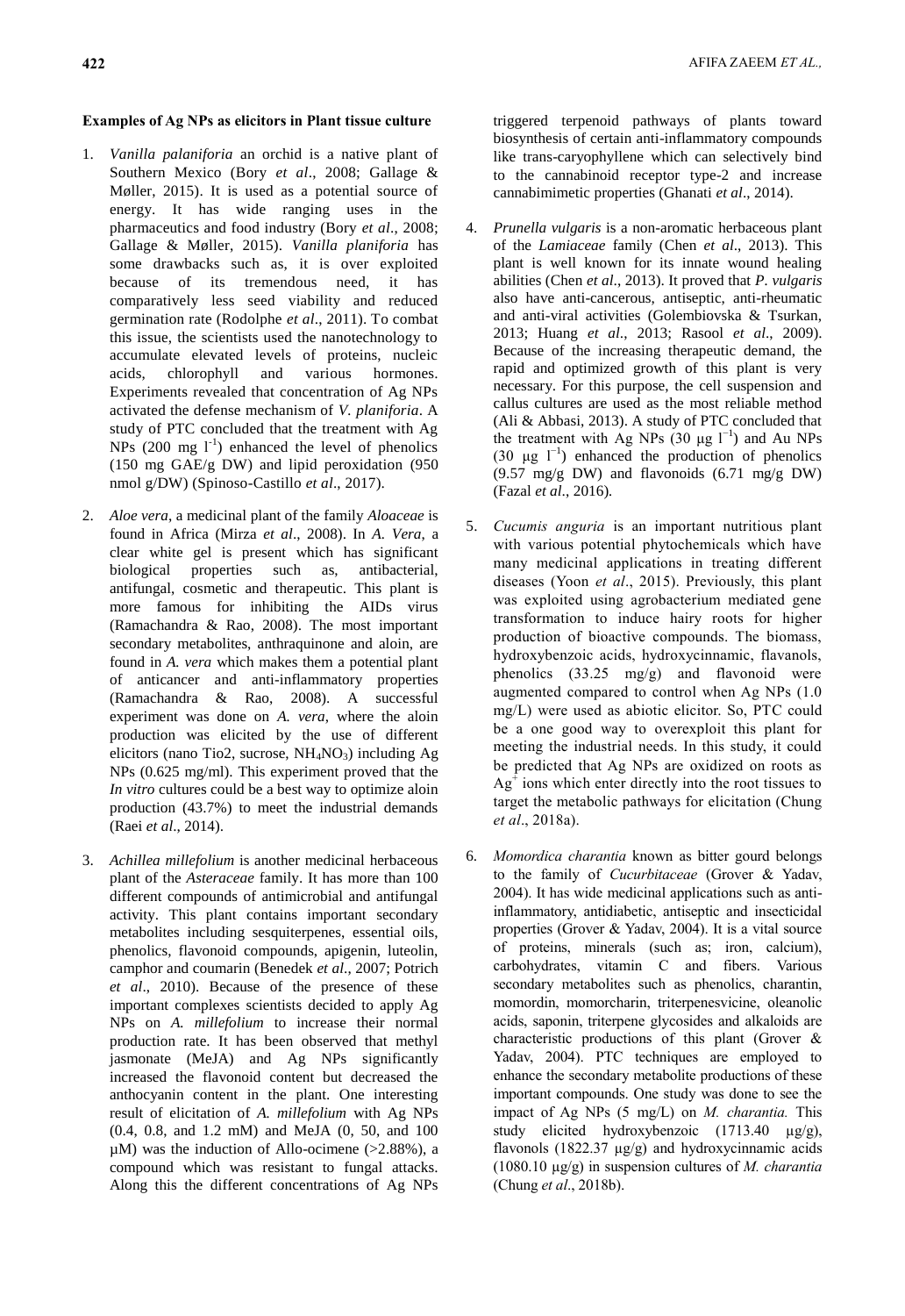- 7. *Linum usitatissimum* belonging to family *Linaceae* is an important historical medicinal plant. It is commercially famous for linen fiber as potential phytomedicine (Muir & Westcott, 2003). This plant is widely employed in pharmaceutical industry because of significant polyphenol productions (lignans and neolignans) (Wallis, 1998). Both of these secondary metabolites are demanded on commercial scale. A recent research was conducted on suspension cultures of *L. usitatissimum* using Ag NPs  $(30 \mu g/L)$  as abiotic eilciter. The results of high-performance liquid chromatography presented<br>substantial increase in lignans (sych as; substantial increase in lignans (sych as; secoisolariciresinol diglucoside, 252.75 mg/L; lariciresinol diglucoside, 70.70 mg/L) and neolignans (such as; dehydrodiconiferyl alcohol glucoside, 248.20 mg/L; guaiacylglycerol-β-coniferyl alcohol ether glucoside, 34.76 mg/L) in optimized suspension cultures of *L. usitatissimum* (Zahir *et al*., 2019).
- 8. *Echinacea purpurea* is a very prominent medicinal plant commonly known and demanded for citric acid production. It is vital in producing many secondary metabolites such as, cafeic acid, luteolin, quercetin, echinacin, echinacoside, germacrene D, borneol and alkamides (Gupta *et al*., 2012). To enhance the natural synthesis of these secondary metabolites, suspension cultures of *E. purpurea* were employed on Ag NPs (2 mg/L). This research study optimised a protocoal for increased cichoric acid (9.54 mg/g DW) production to meet the industrial demands (Ramezannezhad *et al*., 2019).

**Copper nanoparticles and elicitation:** Copper (Cu) is a very important micronutrient for plant development (Huang *et al*., 2017; Javed *et al*., 2017). It plays an important part in various biological and physiological processes including the process of cellular transportation, hormone signaling, mitochondrial respiration, antioxidative potential and protein signaling (Huang *et al*., 2017; Javed *et al*., 2017). However, the same Cu can be dangerous to plants if it is present in excessive amount resulting in retarded growth, necrosis and intolerable antioxidative response. If Cu is supplied to plants in optimal concentration, it can result in the elicitation of amino acids and important phenolic compounds (Martins *et al*., 2016). NPs have increased surface to volume ratio and their size differs from 1 nm to 100 nm. Moreover, engineered NPs are designed to enhance properties. NPs are employed on an industrial scale because of their unique physical, chemical and biological nature. Their productivity is increasing tremendously because of industrial and household applications (Javed *et al*., 2017; Martins *et al*., 2016). Therefore, because of these reasons Cu NPs have been employed to elicit the productivity of essential phytochemicals through callus, hairy root, and seedling and suspension cultures (Table 2). Mainly, in the cell there is clear transition of  $Cu^{2+}$  to  $Cu^{+}$  in redox cycle. This process activates the interaction of superoxide ion  $(O<sup>2</sup>)$  and hydrogen peroxide  $(H_2O_2)$  to produce hydroxyl radicals. These products cause oxidative stress resulting in the altering of metabolic pathways (Halliwell & Gutteridge, 1984). That is why, Cu NPs are used to augment the production of medical secondary metabolites (Table 2).

# **Examples of Cu NPs as elicitors in plant tissue culture (PTC)**

- 1. *Stevia rebaudiana* is an herb and natural non calorie sweetener plant belonging to the family of *Asteraceae* having economic and ecological importance*.* It is also known as *"*candy leaf*"* (Shivanna *et al*., 2013)*.*  Diabetes mellitus, hypertension and obesity are treated with the use of *S. rebaudiana* (Yücesan *et al*., 2016). Large-scale *In vitro* production of *S. rebaudiana* is used to cultivate enough plants within a short period of time to reduce the effect of factors that result in poor germination and reduced efficiency of stem cuttings (Rafiq *et al*., 2007). Various abiotic elicitors are used to elicit secondary metabolites in *S. rebaudiana,* such as *d*ifferent concentrations of Zn and Cu NPs in MS medium are employed as elicitors (Gupta *et al*., 2015; Hendawey *et al*., 2014; Khalil *et al*., 2015). It has been reported that the production of flavonoids (TFC; 2.85 µg/mg of DW), total antioxidant capacity (TAC; 9.69 µg/mg of DW) and 1,1-diphenyl-2-picrylhydrazyl (DPPH; 85.91%) free radical scavenging activity enhanced when callus cultures of *S. rebaudiana* were exposed to 100 mg/L of Cu NPs nanoparticles (Javed *et al*., 2018). Similarlay, a previous study (Ghazal *et al*., 2018) predicted that the adventitious roots of *S. rebaudiana* have the potential to produce important biological contents. Using elicitation method, that biomass accumulation (1.447 g/flask), phenolics  $(16.17 \text{ mg/g } DW)$ , flavonoids  $(4.20 \text{ mg/g } DW)$  and DPPH activity (79%) were enhanced in cultures. So, it could be said the Cu NPs (30 µg l−1) greatly enhanced the biomass accumulation as well as secondary metabolite production in *In vitro* adventitious roots of *S. rebaudiana* (Ghazal *et al*., 2018).
- 2. Chinese cabbage is the common name of *Brassica rapa* that belongs to the family *Brassicaceae,* one of the well-known family for medicinal plants (Kim *et al*., 2010). In Asian countries, it is consumed as green leafy vegetable because of high levels of glucosinolates, carotenoids, phenolics and tocopherols. Moreover, it has many important health-promoting activities (Kim *et al*., 2010). Glucosinolates and phenolic compounds are the vital secondary metabolites used in treating heart disorders, inflammation, neurodegeneration, obesity, diabetes and gastrointestinal infections by acting as an antioxidant, anticancer and healing agent (Chung *et al*., 2016). Previously, elicitation by copper has increased amino acids, phenolics and glucosinolates in plants of *B. rapa* (Jahangir *et al*., 2008). Moreover, it has also been reported that the use of Cu NPs (100 mg/L) as abiotic elicitors causes enrichment of flavonols (1293.09 μg/g), hydroxycinnamic acid (922.9 μg/g) and hydroxybenzoic acid (889.23 μg/g) in Chinese cabbage root cultures (Chung *et al*., 2018c). The effect of Cu NPs on the physiology and metabolite changes in *B. rapa* was also evaluated when their seedlings were treated with different concentrations of Cu NPs. The results stated that the higher concentrations of Cu NPs  $(500 \text{ mg/L})$  stimulated the phenolic  $(250 \text{ mg/g})$  and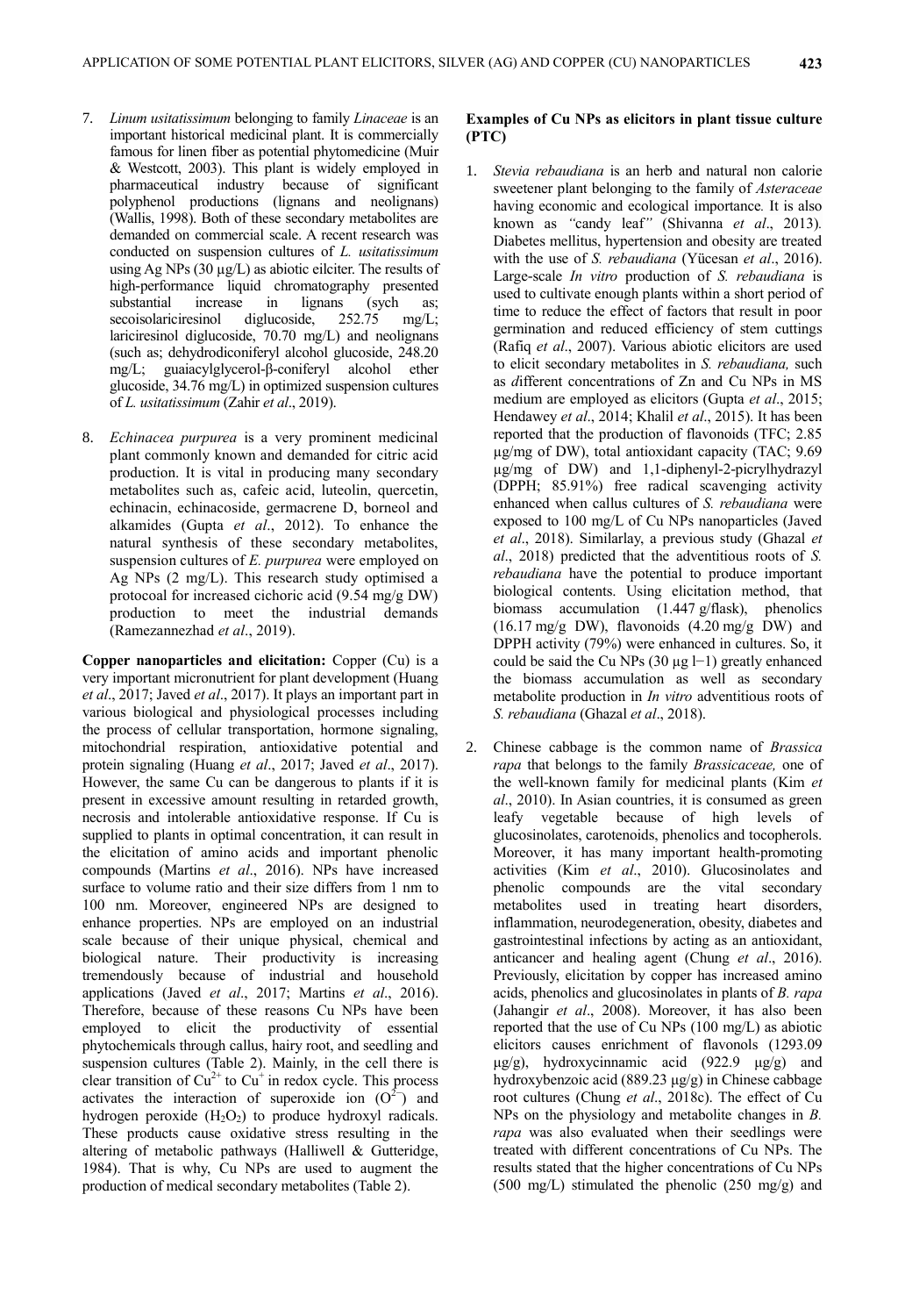flavonoid (5.4 mg/g) productions in *B. rapa* seedlings (Chung *et al*., 2019a).

- 3. *Verbena bipinnatifida* is a small herbaceous plant with small purple flowers that belongs to the family *Verbenaceae* (Genady *et al*., 2016). In Egypt, it is cultivated as an ornamental plant (Genady *et al*., 2016). It is a potential antioxidant plant which helps in promoting sleep and hepatotoxicity (Genady *et al*., 2016). It is reported that effect of different concentrations of Cu NPs (5 µM L-1) on *In vitro* suspension culture of *V. bipinnatifida Nutt.* increase the phenolic production (42.7 mg GAE/g DW) (Genady *et al*., 2016). Various medicinally important secondary metabolites are found in *V. bipinnatifida* Nutt., such as methoxyflavone glycosides, iridoids and phenylethanoid glycosides (El-Hela *et al*., 2000; Michael *et al*., 2001).
- 4. *Glycyrrhiza glabra* Licorice of the family *Fabaceae*, and is commonly found in south-east Europe and south-west Asia, including the regions of Iran (Irani *et al*., 2010). It is a moist soothing herb and sweet in taste. It has anti-inflammatory and expectorant properties which reduce cough, treat ulcer, detoxify and protect the liver (Irani *et al*., 2010). Hairy roots of *G. glabra* produce many secondary metabolites, including phenolics and glycyrrhizin. These compounds have various applications in the pharmaceutical sciences and food industry (Shibata, 2000). The effects of Zn and Cu NPs  $(1 \text{ and } 10 \text{ }\mu\text{M})$ were studied in *G. glabra* seedlings in synthesizing secondary metabolites. It was seen that the NPs of Cu and Zn increased the contents of glycyrrhizin (28 mg  $g^{-1}$  DW), reducing sugar content (0.116 mmol  $g^{-1}$ FW) and anthocyanins  $(0.0017 \text{ nmol g}^{-1}$  FW) in *G*. *glabra* seedlings (Oloumi *et al*., 2015).
- 5. *Trigonella foenum-graecum* belongs to the family *Fabaceae* and is commonly known as fenugreek (methi). It is a self-pollinating leguminous crop cultivated in central Asia, Europe, Africa, America, India, and some parts of Australia (Pasricha *et al*., 2014). It is a potential antioxidant because certain phytochemicals, such as vitamins, flavonoid compounds, terpenoids, carotenoids, curcumins, lignans, saponins etc, are commonly present in this plant. It is eaten as a vegetable in many parts of the world. Moreover, it is also important in treating many medicinal illnesses. It has antibacterial activity and prevents diseases such as atherosclerosis, rheumatism, diabetes mellitus and other autoimmune diseases (Akbari *et al*., 2012; Al-Asadi & Naeem, 2014)**.** The effects of Cu NPs on morphology, callogenesis, seed germination as well as biochemical screening of *T. foenum-graecum* plant was reported previously which stated that Cu NPs (5 mg/L) enhanced the production of phenolics (4  $\mu$ g GAE/mg DW) and flavonoids (3  $\mu$ g QE/mg DW) (ul Ain *et al*., 2017). These results provide an understanding of Cu NPs as abiotic elicitors for the production of important metabolites in bioreactors (Ul Ain *et al*., 2017).

6. *Gymnema sylvestre* is a valuable plant of the family *Asclepiadaceae*. It is a potential source of bioactive compounds such as gymnemic acid and phenolics. These plants are used in the treatment of many diseases and they also have anticancer activities (Pothuraju *et al*., 2014). This plant is commonly applied in many pharmaceutical and food industries. *In vitro* plant tissue or suspension culture is used to enhance the metabolite production in *G. sylvestre*  (Narayani *et al*., 2017). It has been reported that Cu NPs (3 mg/L) were used as abiotic elicitors to improve biomass and bioactive compound production (gymnemic acid; 89.25 mg/g DW and phenolic compounds; 245.10 mg/g DW) in cell suspension culture of *G. sylvestre.* These compounds have antioxidant, antibacterial, antidiabetic, antifungal, anti-inflammatory and anticancer activities, which are also elicited by the supplementation of Cu NPs in media (Chung *et al*., 2019b).

## **Conclusion**

Conclusively, silver and copper nanoparticles are potential abiotic elicitors for medicinally important plant species. Plant tissue culture techniques could be used together with NPs to meet commercial level demands. Experiments on various plant species are already done. In this review, we have listed various elicitation-based studies done on different plant species. Results of these studies conclude that silver and copper nanoparticles could be used as a potential abiotic elicitor for essential secondary metabolite productions. In future, these studies could be scaled up for bioreactor level secondary metabolite productions.

#### **References**

- Abbasi, B.H., A. Zahir, W. Ahmad, M. Nadeem, N. Giglioli-Guivarc'h and C. Hano. 2019. Biogenic zinc oxide nanoparticles-enhanced biosynthesis of lignans and neolignans in cell suspension cultures of *Linum usitatissimum* L. Artif. *Cells. Nanomed. Biotechnol*., 47(1): 1367-1373.
- Akbari, M., H. Rasouli and P. Bahdor. 2012. Physiological and pharmaceutical effect of fenugreek: a review. *IOSR. J. Pharm*., 2(4): 49-53.
- Akula, R. and G.A. Ravishankar. 2011. Influence of abiotic stress signals on secondary metabolites in plants. *Plant. Signal. Behav*., 6(11): 1720-1731.
- Al-Asadi and J. Naeem. 2014. Therapeutic uses of fenugreek (*Trigonella foenum-graecum* L.). *Am. J. Soc. Issues Hum*.,  $2:21-36$
- Ali A., S. Mohammad, M.A. Khan, N.I. Raja, M. Arif, A. Kamil and Z.R. Mashwani. 2019. Silver nanoparticles elicited *In vitro* callus cultures for accumulation of biomass and secondary metabolites in *Caralluma tuberculata*. Artif. *Cells. Nanomed. Biotechnol*., 47(1): 715-724.
- Ali, M. and B.H. Abbasi. 2013. Production of commercially important secondary metabolites and antioxidant activity in cell suspension cultures of *Artemisia absinthium* L. *Ind. Crops. Prod*., 49: 400-406.
- Al-Snafi A.E. 2019. Medical importance of *Glossostemon bruguieri-*A review. IOSR. *J. Pharm*., 9(5): 34-39.
- Benedek, B., B. Kopp and M.F. Melzig. 2007. *Achillea millefolium* L. sl–Is the anti-inflammatory activity mediated by protease inhibition? *J. Ethnopharmacol*., 113(2): 312-317.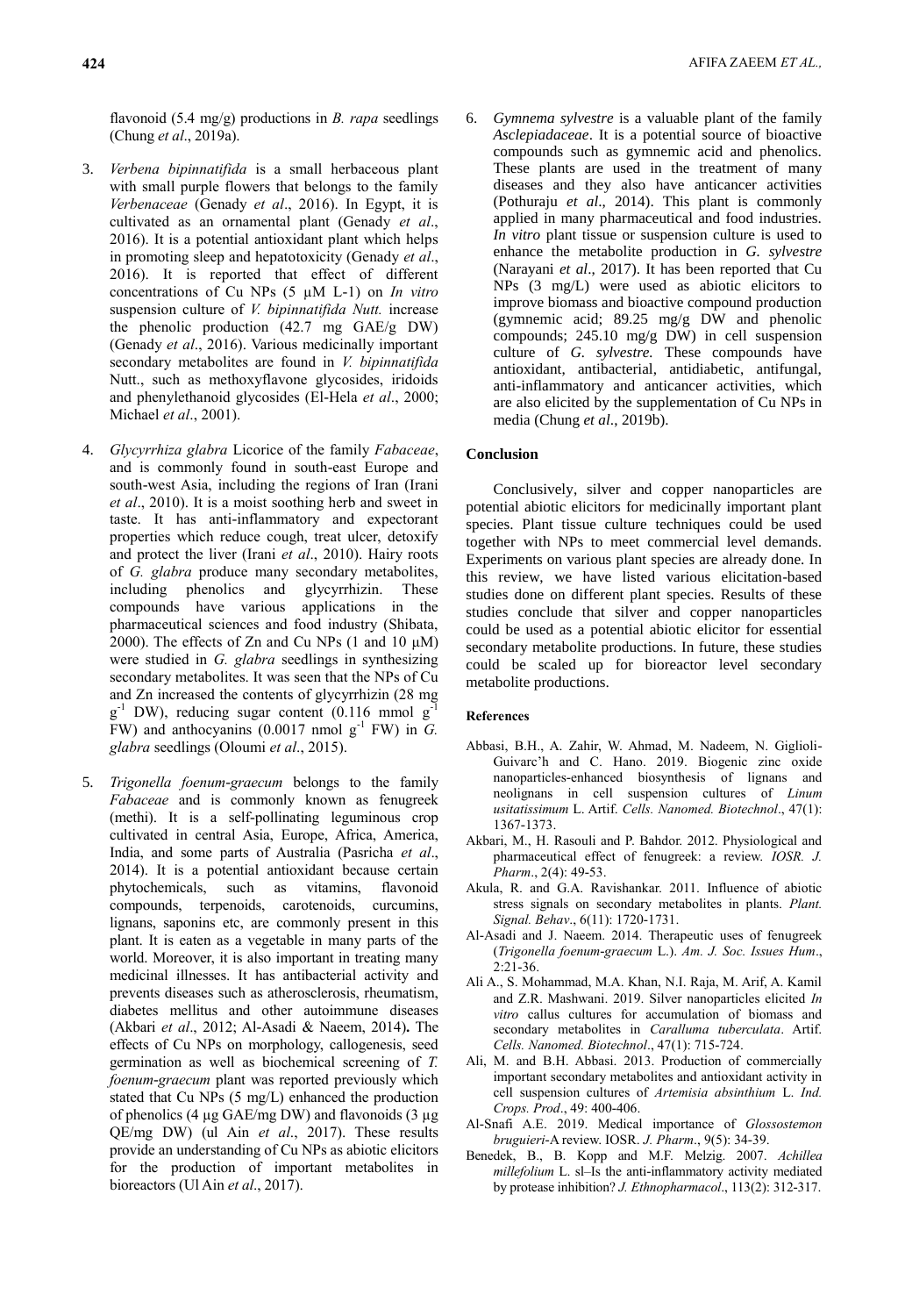- Bhat, P. and A. Bhat. 2016. Silver nanoparticles for enhancement of accumulation of capsaicin in suspension culture of *Capsicum*. *J. Exp. Biol*., 1-6.
- Bory, S., P. Lubinsky, A.M. Risterucci, J.L. Noyer, M. Grisoni, M.F. Duval and P. Besse. 2008. Patterns of introduction and diversification of *Vanilla planifolia* (Orchidaceae) in Reunion Island (Indian Ocean). *Amer. J. Bot*., 95(7): 805-815.
- Bota, C. and C. Deliu. 2011. The effect of copper sulphate on the production of flavonoids in *Digitalis lanata* cell cultures. Farmacia., 59(1): 113-118.
- Chen, Y., M. Yu, Z. Zhu, L. Zhang and Q. Guo. 2013. Optimisation of potassium chloride nutrition for proper growth, physiological development and bioactive component production in *Prunella vulgaris* L. *PloS One*, 8(7): e66259.
- Chung, I.M., G. Rajakumar M. Thiruvengadam. 2018a. Effect of silver nanoparticles on phenolic compounds production and biological activities in hairy root cultures of *Cucumis anguria*. *Acta. Biol. Hung*., 69(1): 97-109.
- Chung, I.M., G. Rajakumar, U. Subramanian, B. Venkidasamy and M. Thiruvengadam. 2019b. Impact of Copper Oxide Nanoparticles on Enhancement of Bioactive Compounds Using Cell Suspension Cultures of *Gymnema sylvestre* (Retz.) R. *Br. Appl. Sci*., 9(10): 2165.
- Chung, I.M., K. Rekha, B. Venkidasamy and M. Thiruvengadam. 2019a. Effect of copper oxide nanoparticles on the physiology, bioactive molecules, and transcriptional changes in *Brassica rapa ssp. rapa* seedlings. *Water. Air. Soil. Pollut*., 230(2): 48.
- Chung, I.M., K. Rekha, G. Rajakumar and M. Thiruvengadam. 2018b. Elicitation of silver nanoparticles enhanced the secondary metabolites and pharmacological activities in cell suspension cultures of bitter gourd. 3 *Biotech*., 8(10): 412.
- Chung, I.M., K. Rekha, G. Rajakumar and M. Thiruvengadam. 2018c. Production of bioactive compounds and gene expression alterations in hairy root cultures of Chinese cabbage elicited by copper oxide nanoparticles. *Plant. Cell. Tiss. Org*., 134(1): 95-106.
- Chung, I.M., K. Rekha, G. Rajakumar and M.J.B. Thiruvengadam. 2016. Production of glucosinolates, phenolic compounds and associated gene expression profiles of hairy root cultures in turnip (*Brassica rapa* ssp. *rapa*). 3 *Biotech*., 6(2): 175.
- Droillard, M.J., S. Thibivilliers, A.C. Cazalé, H. Barbier-Brygoo and C. Laurière. 2000. Protein kinases induced by osmotic stresses and elicitor molecules in tobacco cell suspensions: two crossroad MAP kinases and one osmoregulation‐ specific protein kinase. *Febs. letters*., 474(2-3): 217-222.
- El-Hela, A., P. Sowinski and M. Krauze-Baranowska. 2000. Iridoids and phenylethanoids of *Verbena bipinnatifida nutt. Acta. Pol. Pharm*., 57(1): 65-68.
- Fazal, H., B.H. Abbasi, N. Ahmad and M. Ali. 2016. Elicitation of Medicinally Important Antioxidant Secondary Metabolites with Silver and Gold Nanoparticles in Callus Cultures of *Prunella vulgaris* L. *Appl. Biochem. Biotechnol*., 180(6): 1076-1092.
- Gallage, N.J. and B.L. Møller. 2015. Vanillin–bioconversion and bioengineering of the most popular plant flavor and its de novo biosynthesis in the vanilla orchid. *Mol. Plant*, 8(1): 40-57.
- Garcia-Brugger, A., O. Lamotte, E. Vandelle, S. Bourque, D. Lecourieux, B. Poinssot, D. Wendehenne and A. Pugin. 2006. Early signaling events induced by elicitors of plant defenses. *Mol. Plant Microb. Interact*., 19(7): 711-724.
- Genady, E.A., E.A. Qaid and A.H. Fahmy. 2016. Copper sulfate nanoparticales *In vitro* applications on *Verbena bipinnatifida* Nutt. Stimulating growth and total phenolic content increasments. *Int. J. Pharm. Res. Allied Sci*., 5: 196-202.
- Ghanati, F., S. Bakhtiarian, B.M. Parast and M.K. Behrooz. 2014. Production of new active phytocompounds by Achillea millefolium L. after elicitation with silver nanoparticles and methyl jasmonate. *Biosci. Biotechnol. Res. Asia*., 11(2): 391-399.
- Ghazal, B., S. Saif, K. Farid, A. Khan, S. Rehman, A. Reshma, H. Fazal, M. Ali, A. Ahmad, L. Rahman and N. Ahmad. 2018. Stimulation of secondary metabolites by copper and gold nanoparticles in submerge adventitious root cultures of *Stevia rebaudiana* (Bert.). *IET. Nanobiotechnol*., 12(5): 569-573.
- Golembiovska, O.I. and A.A. Tsurkan. 2013. Anthocyanins profiling of *Prunella vulgaris* L. grown in Ukraine. *Pharm. Innov.*, 2(6 Part A):42.
- Grover, J. and S. Yadav. 2004. Pharmacological actions and potential uses of *Momordica charantia*: a review. *J. Ethnopharmacol*., 93(1): 123-132.
- Gupta, M., D. Sharma, A. Sharma, V. Kumari and O. Goshain. 2012. A review on purple cone flower (*Echinacea purpurea* L. Moench). *J. Pharm. Res*., 5(8): 4076-4081.
- Gupta, P., S. Sharma and S. Saxena. 2015. Biomass yield and steviol glycoside production in callus and suspension culture of *Stevia rebaudiana* treated with proline and polyethylene glycol. *Appl. Biochem. Biotechnol*., 176(3): 863-874.
- Halliwell, B. and J. Gutteridge. 1984. Oxygen toxicity, oxygen radicals, transition metals and disease. *Biochem. J*., 219(1): 1.
- Hendawey, M.H. and R.E. Abo El Fadl. 2014. Biochemical studies on the production of active constituents in *Stevia rebaudiana* L. callus. Global. *J. Biotechnol. Biochem*., 9(3): 76-93.
- Huang, G., Y. Jin, J. Zheng, W. Kang, H. Hu, Y. Liu and T. Zou. 2017. Accumulation and distribution of copper in castor bean (*Ricinus communis* L.) callus cultures: in vitro. *Plant. Cell. Tiss. Org*., 128(1): 177-186.
- Huang, R., M. Zhao, X. Yang, J. Huang, Y. Yang, B. Chen, J. Tan, J. Huang, Z. Li, Y. Lv and G. Ji. 2013. Effects of *Prunella vulgaris* on the mice immune function. *PLoS. One*, 8(10): e77355.
- Hussain, M., N.I. Raja, M. Iqbal, S. Sabir and F. Yasmeen. 2017. *In vitro* seed germination and biochemical profiling of *Artemisia absinthium* exposed to various metallic nanoparticles. 3 *Biotech*., 7(2): 101.
- Irani, M., M. Sarmadi and F. Bernard. 2010. Leaves antimicrobial activity of *Glycyrrhiza glabra* L. *Iran. J .Pharm. Res*., 9(4): 425.
- Jadczak, P., D. Kulpa, M. Bihun and W. Przewodowski. 2019. Positive effect of AgNPs and AuNPs in *In vitro* cultures of *Lavandula angustifolia* Mill. *Plant. Cell. Tiss. Org*., 139(1):191-197.
- Jahangir, M., I.B. Abdel-Farid, Y.H. Choi and R. Verpoorte. 2008. Metal ion-inducing metabolite accumulation in *Brassica rapa*. *J. Plant Physiol*., 165(14): 1429-1437.
- Jamshidi, M. and F. Ghanati. 2017. Taxanes content and cytotoxicity of hazel cells extract after elicitation with silver nanoparticles. *Plant. Physiol. Bioch*., 110: 178-184.
- Jamshidi, M., F. Ghanati, A. Rezaei and E.J.C. Bemani. 2016. Change of antioxidant enzymes activity of hazel (*Corylus avellana* L.) cells by AgNPs. *Cytotechnol.*, 68(3): 525-530.
- Jasim, B., R. Thomas, J. Mathew and E.K. Radhakrishnan. 2017. Plant growth and diosgenin enhancement effect of silver nanoparticles in Fenugreek (*Trigonella foenumgraecum* L.). *Saudi. Pharm. J*., 25(3): 443-447.
- Javed, R., A. Mohamed, B. Yücesan, E. Gürel, R. Kausar and M. Zia. 2017. CuO nanoparticles significantly influence *In vitro* culture, steviol glycosides, and antioxidant activities of *Stevia rebaudiana* Bertoni. *Plant. Cell. Tiss. Org*., 131(3): 611-620.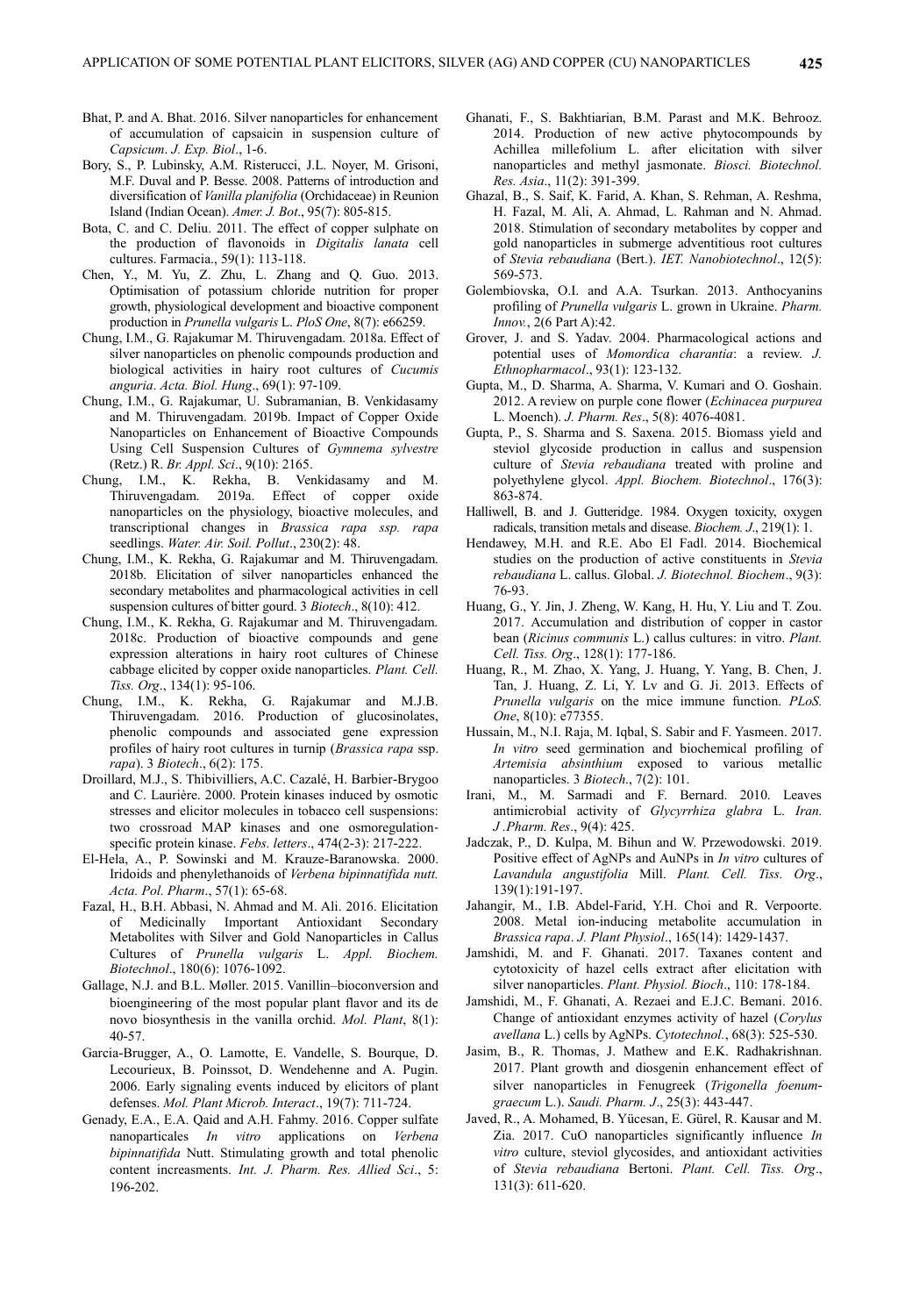- Javed, R., B. Yucesan, M. Zia and E. Gurel. 2018. Elicitation of secondary metabolites in callus cultures of *Stevia rebaudiana* Bertoni grown under ZnO and CuO nanoparticles stress. *Sugar Tech*., 20(2): 194-201.
- Kabera, J.N., E. Semana, A.R. Mussa and X. He. 2014. Plant secondary metabolites: biosynthesis, classification, function and pharmacological properties. *J. Pharm. Pharmacol*., 2: 377-392.
- Khalil, S.A., N. Ahmad and R. Zamir. 2015. Gamma radiation induced variation in growth characteristics and production of bioactive compounds during callogenesis in *Stevia rebaudiana* (Bert.). *New. Negat. Plant. Sci*., 1: 1-5.
- Khan, M.S., M. Zaka, B.H. Abbasi and A. Shah. 2016. Seed germination and biochemical profile of *Silybum marianum* exposed to monometallic and bimetallic alloy nanoparticles. *IET. Nanobiotechnol*., 10(6): 359-366.
- Kim, J.K., S.M. Chu, S.J. Kim, D.J. Lee, S.Y. Lee, S.H. Lim, S.H. Ha, S.J. Kweon and H.S. Cho. 2010. Variation of glucosinolates in vegetable crops of *Brassica rapa* L. ssp. pekinensis. *Food. Chem*., 119(1): 423-428.
- Kitsios, G. and J.H. Doonan. 2011. Cyclin dependent protein kinases and stress responses in plants. *Plant Signal. Behav*., 6(2): 204-209.
- Ma, X., J. Geiser-Lee, Y. Deng and A. Kolmakov. 2010. Interactions between engineered nanoparticles (ENPs) and plants: phytotoxicity, uptake and accumulation. *Sci. Total. Environ*., 408(16): 3053-3061.
- Martins, J.P.R., A.D. Martins, M.F. Pires, R.A.B. Junior, R.O. Reis, G.M.G. Dias and M. Pasqual. 2016. Anatomical and physiological responses of *Billbergia zebrina* physiological responses of *Billbergia zebrina* (Bromeliaceae) to copper excess in a controlled microenvironment. *Plant. Cell. Tiss. Org*., 126(1): 43-57.
- Michael, H., J. Salib and M.J.D.P. Ishak. 2001. New methoxyflavone glycosides from *Verbena bipinnatifida* Nutt. Die. *Pharmazie.*, 56(4): 348-349.
- Mirza, H., K.U. Ahamed, K. Khalequzzaman, A. Shamsuzzaman and N. Kamrun. 2008. Plant characteristics, growth and leaf yield of Aloe vera as affected by organic manure in pot culture. *Aust. J. Crop Sci*., 2(3): 158-163.
- Muir, A.D. and N.D. Westcott. 2003. Flax: the genus Linum: CRC press.
- Nadeem, M., B.H. Abbasi, L. Garros, S. Drouet, A. Zahir, W. Ahmad, N.G. Guivarc'h and C. Hano. 2018. Yeast-extract improved biosynthesis of lignans and neolignans in cell suspension cultures of *Linum usitatissimum* L. *Plant. Cell. Tiss. Org*., 135(2): 347-355.
- Nair, R., S.H. Varghese, B.G. Nair, T. Maekawa, Y. Yoshida and D.S. Kumar. 2010. Nanoparticulate material delivery to plants. *Plant. Sci*., 179(3): 154-163.
- Namdeo, A. 2007. Plant cell elicitation for production of secondary metabolites: a review. *Pharmacogn. Rev*., 1(1): 69-79.
- Narayani, M. and S. Srivastava. 2017. Elicitation: a stimulation of stress in *In vitro* plant cell/tissue cultures for enhancement of secondary metabolite production. *Phytochem Rev*., 16(6): 1227-1252.
- Neelofer, N., S. Singh and P. Saffeullah. 2021. Responses of *In vitro* cell cultures to elicitation: regulatory role of jasmonic acid and methyl jasmonate: a review. *In-vitro Cell. Dev. Biol. Plant*., 1-15.
- Nowack, B., H.F. Krug and M. Height. 2011. 120 years of nanosilver history: implications for policy makers: ACS. *Publications.,* 1177-1183.
- Ofoe, R. 2021. Signal transduction by plant heterotrimeric G‐ protein. *Plant Bio*., 23(1): 3-10.
- Oloumi, H., R. Soltaninejad and A. Baghizadeh. 2015. The comparative effects of nano and bulk size particles of CuO and ZnO on glycyrrhizin and phenolic compounds contents in *Glycyrrhiza glabra* L. seedlings. *Indian. J. Plant Physiol.*, 20(2): 157-161.
- Olson, P. and J. Varner. 1993. Hydrogen peroxide and lignification. *Plant. J*., 4(5): 887-892.
- Pasricha, V. and R.K. Gupta. 2014. Nutraceutical potential of Methi (*Trigonella foenum-graecum* L.) and Kasuri methi (*Trigonella corniculata* L.). *J. Pharmacogn. Phytochem*., 3(4).
- Pothuraju, R., R.K. Sharma, J. Chagalamarri, S. Jangra and P.K. Kavadi. 2014. A systematic review of *Gymnema sylvestre* in obesity and diabetes management. *J. Sci. Food Agric*., 94(5): 834-840.
- Potrich, F.B., A. Allemand, L.M. Silva, A.C. Santos, C.H. Baggio, C.S. Freitas, D.A.G.B. Mendes, E. Andre, M.F.P. Werner and M.C.A. Marques. 2010. Antiulcerogenic activity of hydroalcoholic extract of *Achillea millefolium* L.: involvement of the antioxidant system. *J. Ethnopharmacol*., 130(1): 85-92.
- Raei, M., S.A. Angaji, M. Omidi and M. Khodayari. 2014. Effect of abiotic elicitors on tissue culture of Aloe vera. *Int. J. Biosci*., 5(1): 74-81.
- Rafiq, M., M.U. Dahot, S.M. Mangrio, H.A. Naqvi and I.A. Qarshi. 2007. *In vitro* clonal propagation and biochemical analysis of field established *Stevia rebaudiana* Bertoni. *Pak. J. Bot*., 39(7): 2467-2474.
- Ramachandra, C. and P.S. Rao. 2008. Processing of Aloe vera leaf gel: a review. *Am. J. Agric. Biol. Sci*., 3(2): 502-510.
- Ramezannezhad, R., M. Aghdasi and M. Fatemi. 2019. Enhanced production of cichoric acid in cell suspension culture of *Echinacea purpurea* by silver nanoparticle elicitation. *Plant. Cell. Tiss. Org*., 139(2): 261-273.
- Rasool, R., A.N. Kamili, B.A. Ganai and S. Akbar. 2009. Effect of BAP and NAA on shoot regeneration in *Prunella vulgaris*. *J. Nat. Sci. Math*., 3(1): 21-26.
- Rezvani, N., A. Sorooshzadeh and N. Farhadi. 2012. Effect of nano-silver on growth of saffron in flooding stress. *World. Acad. Sci. Eng. Technol*., 6(1): 517-522.
- Rodolphe, G., B. Séverine, G. Michel and B. Pascale. 2011. Biodiversity and evolution in the Vanilla genus. The dynamical processes of biodiversity-case studies of evolution and spatial distribution. 1-27.
- Roos, W., B. Dordschbal, J. Steighardt, M. Hieke, D. Weiss and G. Saalbach. 1999. A redox-dependent, G-protein-coupled phospholipase A of the plasma membrane is involved in the elicitation of alkaloid biosynthesis in *Eschscholtzia californica*. *BBA-Mol. Cell. Res*., 1448 (3): 390-402.
- Sengani, M., A.M. Grumezescu and V.D. Rajeswari. 2017. Recent trends and methodologies in gold nanoparticle synthesis–a prospective review on drug delivery aspect. *Open Nano*., 2: 37-46.
- Shakeran, Z., M. Keyhanfar, G. Asghari and M. Ghanadian. 2015. Improvement of atropine production by different biotic and abiotic elicitors in hairy root cultures of *Datura metel*. *Turk. J. Biol*., 39(1): 111-118.
- Sharma, M., A. Ahuja, R. Gupta and S. Mallubhotla. 2015. Enhanced bacoside production in shoot cultures of *Bacopa monnieri* under the influence of abiotic elicitors. *Nat. Prod. Res*., 29(8): 745-749.
- Shibata, S. 2000. A drug over the millennia: pharmacognosy, chemistry, and pharmacology of licorice. *Yakugaku. Zasshi*., 120(10): 849-862.
- Shivanna, N., M. Naika, F. Khanum, V.K. Kaul and I. Complications. 2013. Antioxidant, anti-diabetic and renal protective properties of *Stevia rebaudiana*. *J. Diabetes. Complicat*., 27(2): 103-113.
- Spinoso-Castillo, J., R. Chavez-Santoscoy, N. Bogdanchikova, J. Pérez-Sato, V. Morales-Ramos and J. Bello-Bello. 2017. Antimicrobial and hormetic effects of silver nanoparticles on *In vitro* regeneration of vanilla (*Vanilla planifolia* Jacks. ex Andrews) using a temporary immersion system. *Plant. Cell. Tiss. Org*., 129(2): 195-207.